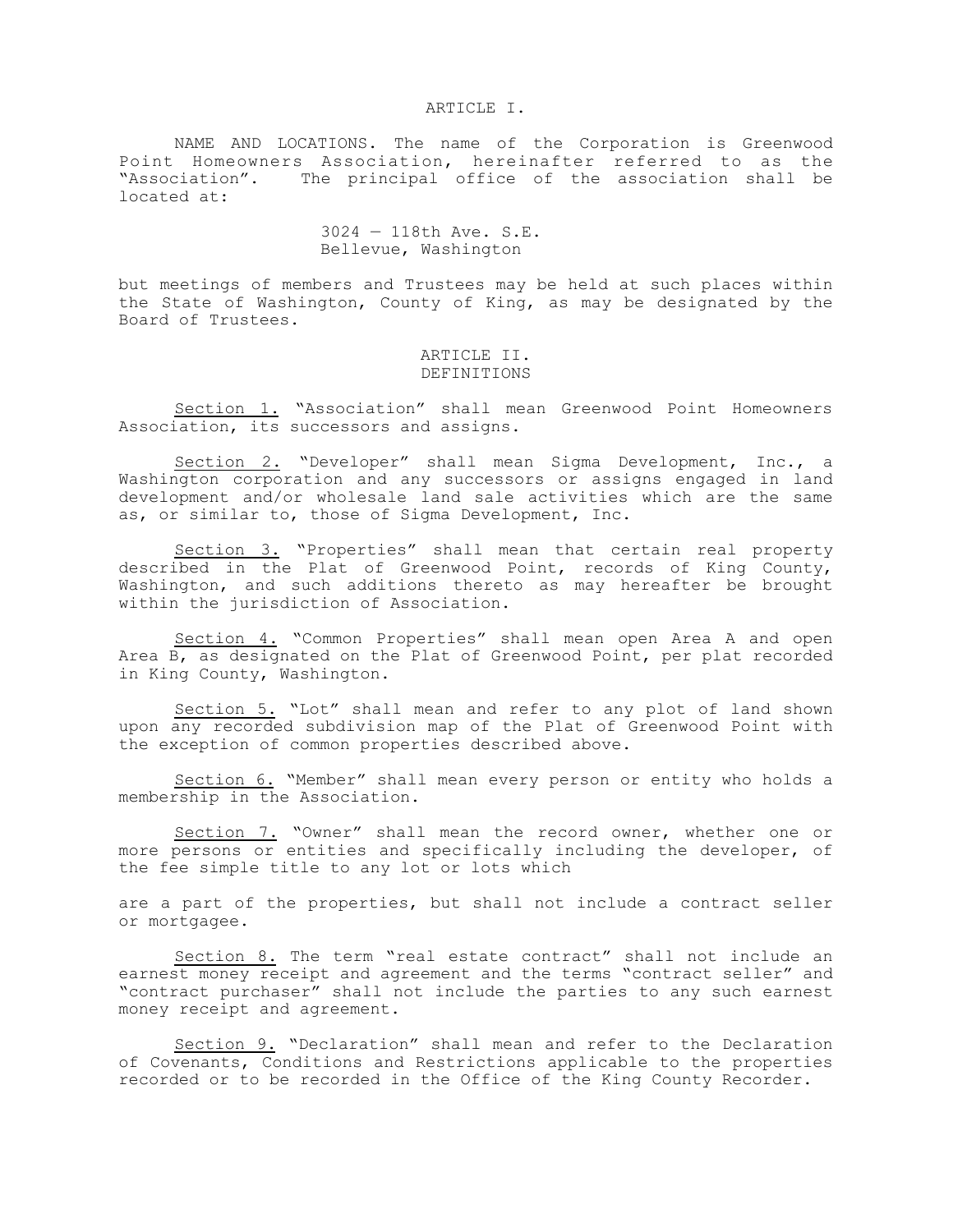Section 10. "Declarant" shall mean and refer to Sigma Development, Inc., its successors and assigns.

# ARTICLE III. MEMBERSHIP AND VOTING RIGHTS

Section 1. Membership. Every person or entity who is the contract purchaser or record owner of a fee interest in any lot or lots which are subject by covenants of record to assessment by the Developer named in the Declaration or by the Association, shall be a member of the Association: Provided, however, that if any lot is jointly held by two (2) or more persons, the several owners of such interest shall designate one of their number as the "member". The foregoing is not intended to include persons or entities who hold an interest merely as security for the performance of an obligation. No lot shall have more than one (1) membership. Membership shall be appurtenant to and may not be separated from Ownership of or the contract purchaser's interest in any lot which is subject to assessment by the Developer of the Association. Upon transfer of the fee interest to, or upon the execution and delivery of a contract for the sale of (or of an assignment of a contract purchaser's interest in) any lot, the membership and certificate of membership in the Association shall ipso facto be deemed to be transferred to the grantee, contract purchaser or new contract purchaser as the case may be. Ownership of or a contract purchaser's interest in any such lot shall be the sole qualification for membership.

Section 2. Suspension of Membership. During any period in which a member shall be in default in the payment of any monthly or special assessment, the voting rights and the right to use of the common properties and recreational facilities by such member may be suspended by the Board of Trustees until such assessment has been paid. During the developmental period the Board of Trustees shall be required to exercise such right upon the request of the Developer. Such rights of

a period of not to exceed one hundred eighty (180) days, for and each violation of any rules and regulations established by the Board of Trustees governing the use of the common properties and facilities.

Section 3. Voting Rights. The Association shall have two (2) classes of voting membership.

Class A. Class A members shall be all those owners as defined in Article III, Section I hereof. Class A members shall he entitled to one (1) vote for each lot in which they hold the interest required for membership by Article III, Section I hereof. When more than one person holds such interest in any lot, all such persons shall be members. The vote for such lot shall be exercised as they among themselves determine, but in no event shall more than one vote be cast with respect for any lot.

Class B. Class B members shall he the Declarant (as defined in the Declaration), and three membership shall exist for each lot in which Declarant has an interest. The Class B members shall be entitled to three votes for each lot in which Declarant holds the interest required for membership by Article III, Section I hereof, provided that the Class B membership shall cease and be converted to Class A membership on the happening of either of the following events, whichever occurs earlier:

(a) When the total votes outstanding In the Class A membership equals the total votes outstanding in the Class B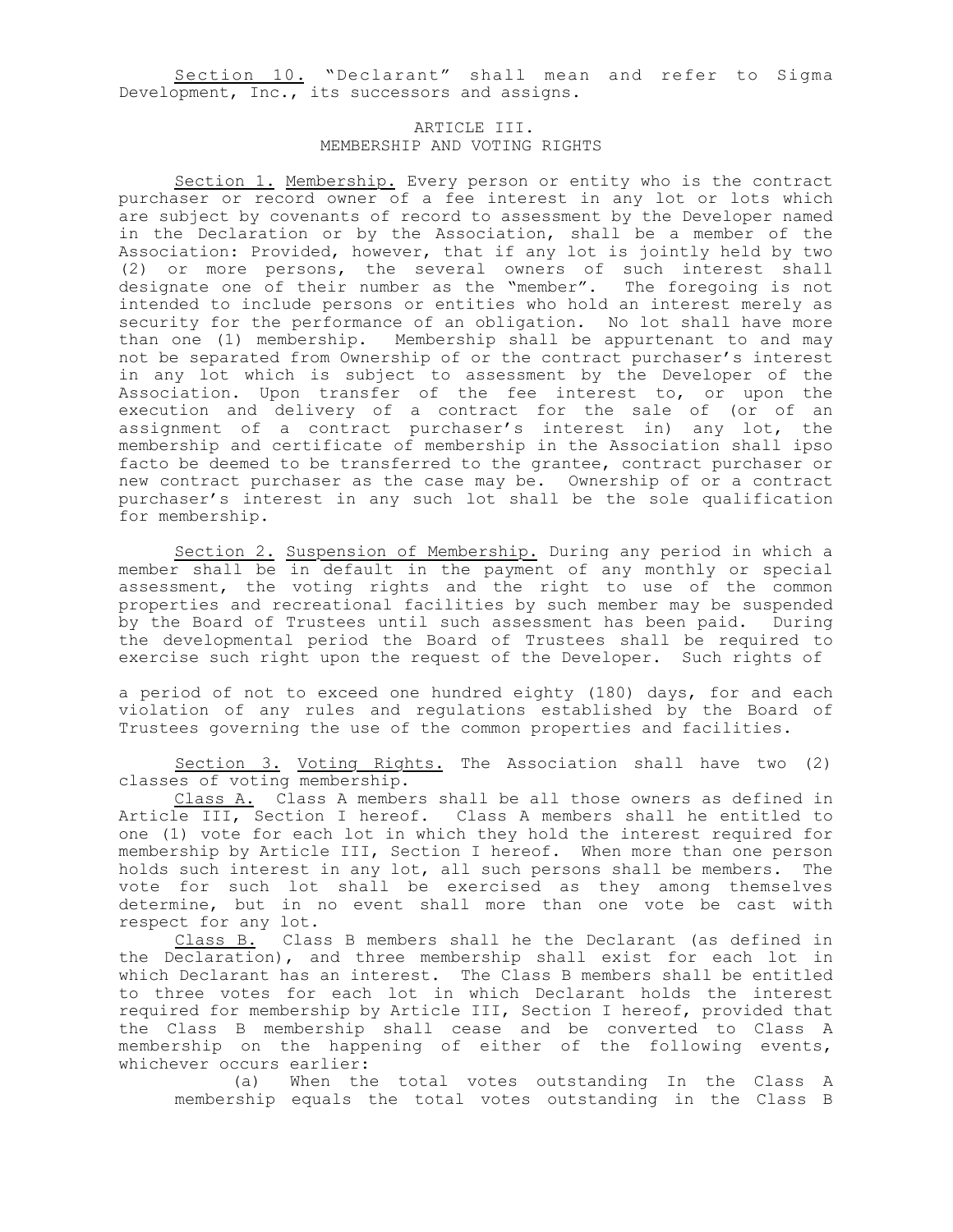membership; or (b) On the 1st day of January, 1986.

# ARTICLE IV. PROPERTY RIGHTS: RIGHTS OF ENJOYMENT

Section 1. Each member shall be entitled to the use and enjoyment of the common properties and facilities as provided in the Declaration. Any member may delegate his rights of enjoyment of the common properties and facilities to the members of his family or his tenants who reside on the property, and, subject to regulation by the Board of Trustees, to his temporary guests. Such members shall notify the secretary in writing of the name of any such delegee. The rights and privileges of such delegee are subject to suspension to the same extent as those of the member.

# ARTICLE V. BOARD OF TRUSTEES: SELECTION: TERM OF OFFICE

Section 1. Number. The affairs of this Association shall be managed by a Board of three (3) Trustees, who need not be members of the Association.

Section 2. Election. At the first annual meeting, which shall be held not later than six (6) months from the date of incorporation of this Association, the members shall elect one (1) Trustee for a term of one year, one (1) Trustee for a term of two years, and one (1) Trustee for a term of three years; and at each annual meeting thereafter the members shall elect One (1) Trustee for a term of three years.

Section 3. Removal. Any Trustee may be removed from the Board, with or without cause by a majority vote of the members of the Association. In the event of death, resignation or removal of a Trustee, his successor shall be selected by the remaining members of the Board and shall serve for the unexpired term of his predecessor.

Section 4. Compensation. No Trustee shall receive compensation for any service he may render to the Association. However, any Trustee may be reimbursed for his actual expenses incurred in the performance of his duties.

Section 5. Action Taken Without a Meeting. The Trustees shall have the right to take any action in the absence of a meeting which they could take at a meeting by obtaining the written approval of all the Trustees. Any action so approved shall have the same effect as though taken at a meeting of the Trustees.

### ARTICLE VI. MEETING OF TRUSTEES

Section 1. Regular Meetings. Special meetings of the Board of Trustees shall be held quarterly with out notice, at such place and hour as may be fixed from time to time by resolutions of the Board.

Section 2. Special Meetings. Special meetings of the Board of Trustees shall be held when called by the president of the Association or by any two Trustees, after not less than three (3) days notice to each Trustee.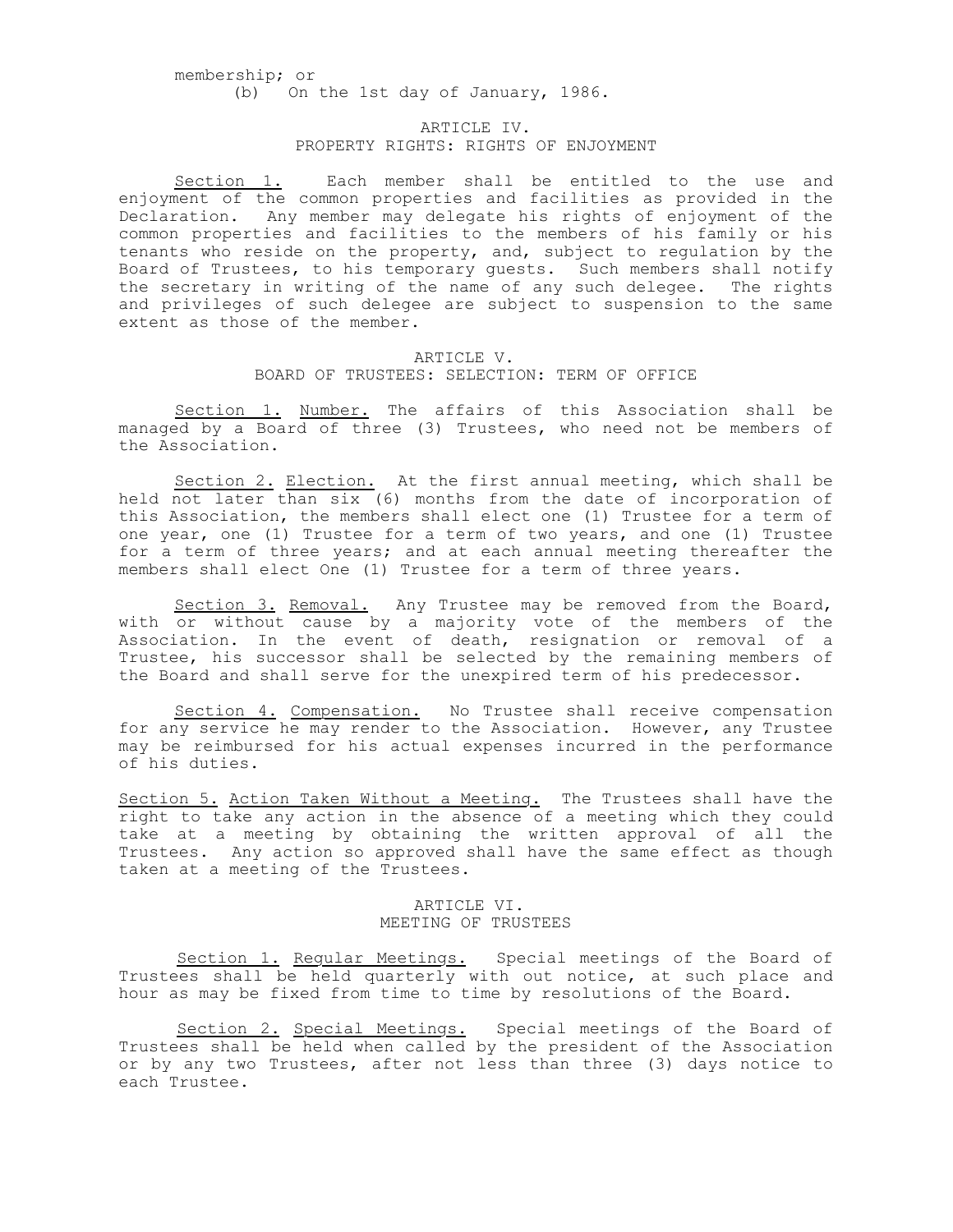Section 3. Quorum. A majority of the number of Trustees shall constitute a quorum for the transaction of business. Every act or decision done or made by a majority of the Trustees present at a duly held meeting at which a quorum is present shall be regarded as the act of the Board.

### ARTICLE VII. NOMINATION AND ELECTION OF TRUSTEES

Section 1. Nomination. Nomination for election to the Board of Trustees shall be made by a Nominating Committee. Nominations may also be made from the floor at the annual meeting. The Nominating Committee shall consist of a Chairman, who shall be a member of the Board of Trustees, and two or more members of the Association. The Nominating Committee shall be appointed by the Board of Trustees prior to each<br>annual meeting. The Nominating Committee shall make as many The Nominating Committee shall make as many nominations for election to the Board of Trustees as it shall in its discretion determine, but not less than the number of vacancies that are to be filled. Such nominations may be made from among members or non—members.

Section 2. Election. Election to the Board of Trustees shall be by secret written ballot. At such election, the members or their proxies may each cast their vote in accordance with the voting rights provisions herein. The names receiving the largest number of votes shall be elected. There shall be no cumulative voting.

## ARTICLE VII. POWERS AND DUTLES OF THE BOARD OF TRUSTEES

Section 1. Powers. The Board of Trustees shall have

power:

(a) To adopt and publish rules and regulations governing the use of the common properties and facilities, ad the personal conduct of the members and their guests thereon, and to establish penalties for the infraction thereof;

(b) To exercise for the Association all powers, duties and authority vested in or delegated to this Association not reserved to the membership by other provisions of these By—Laws, the Articles of Incorporation, or the Declaration.

(c) To declare the office of a member of the Board of Trustees to be vacant in the event such member shall be absent from three (3) consecutive regular meetings of the Board of Trustees; and

(d) To employ a manager, or independent contractors, or such other employees as they deem necessary, and to prescribe their duties.

Section 2. Duties. It shall be the duty of the Board of Trustees:

(a) To cause to be kept a complete record of all its acts and corporate affairs and to present a statement thereof to the members at the annual meeting of the members or at any special meeting, when such statement is requested in writing by one fourth  $(1/4)$  of the members who are entitled to vote;

(b) To supervise all officers, agents and employees of this Association, and to see that their duties are properly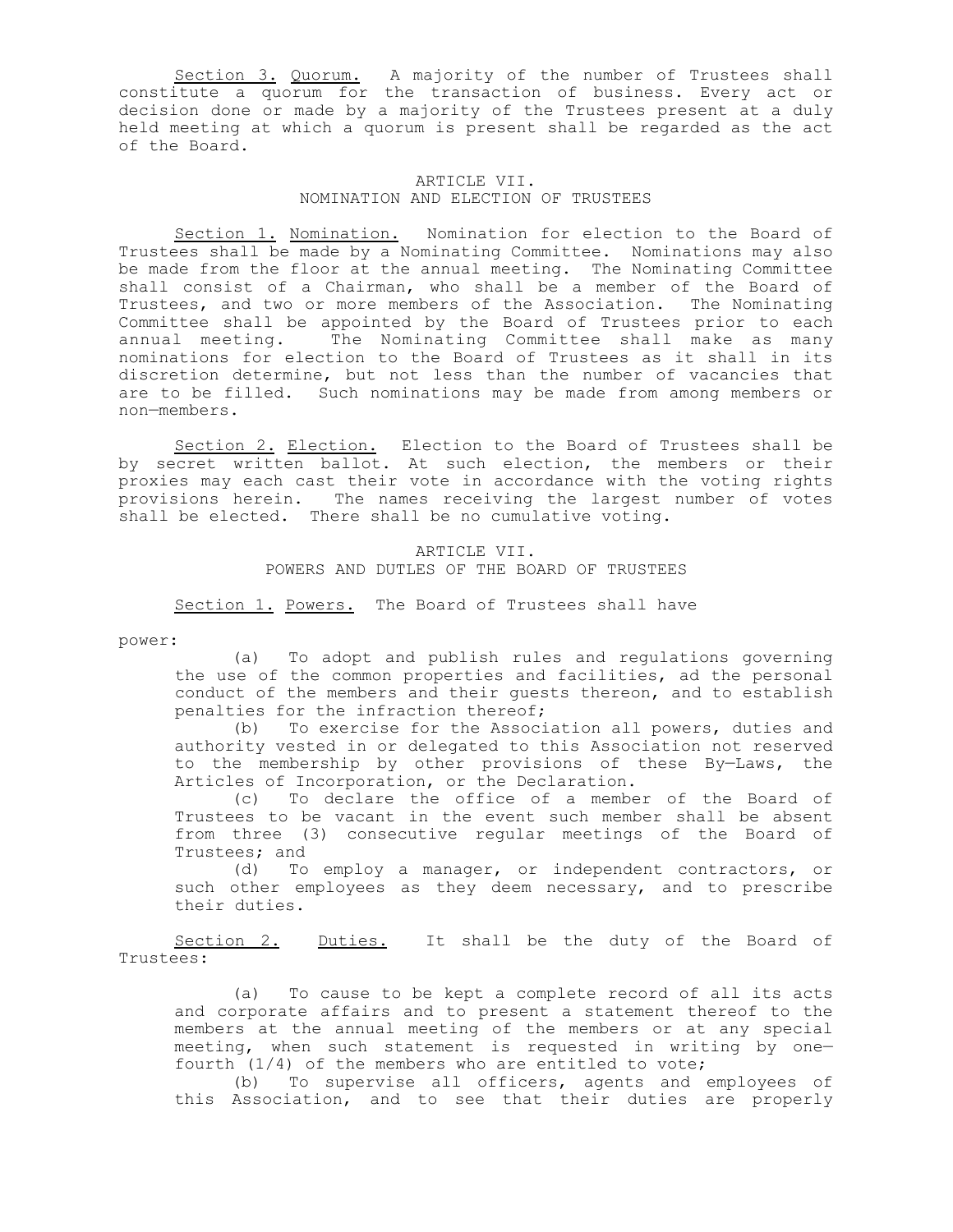performed;

(c) As more fully provided herein and in the Declaration:

(1) To establish, levy and assess, and collect the assessments or charges referred to in Article VII of the Declaration as applicable to the Association; and

(2) To send written notice of each assessment to every owner or contract purchaser subject thereto at least thirty (30) days in advance of each annual assessment period.

(d) To issue, or to cause an appropriate officer to issue, upon demand by any person, a certificate setting forth whether any assessment has been paid. A reasonable charge may be made by the Board for the issuance of these certificates. Such certificate shall be conclusive evidence of any assessment therein stated to have been paid;

(e) To procure and maintain adequate liability insurance, and to procure adequate hazard insurance on

### property owned by the Association;

(f) To cause all officers or employees having fiscal responsibilities to be bonded, as it may deem appropriate; and (g) To cause any common properties owned by the

Association to be maintained.

# ARTICLE IX. COMMITTEES

Section 1. The Association shall appoint a nominating Committee as provided in these By—Laws, and upon termination of the developmental period, shall appoint an Architectural Control Committee to perform the duties and functions described in Article V of the Declaration. In addition, the Board of Trustees may appoint other committees as deemed appropriate in carrying out its purposes, such as:

1. A Recreation Committee which shall advise the Board of Trustees on all matters pertaining to the recreational program and activities of the Association and shall perform such other functions as the Board, in its discretion, determines;

2. A Maintenance Committee shall advise the Board of Trustees, of all activities and functions of the Association and shall, after consulting with the Board of Trustees make such Public announcements as are in the best interest of the Association.

3. A Publicity Committee which shall inform the members of all activities and functions of the Association and shall, after consul ting with the hoard of Trustees, make such public releases and announcements as are in the best interest of the Association; and

4. An Audit Committee which shall supervise the annual audit of the Association's books and approve the annual budget and statement of income and expenditures to be presented to the membership at its regular annual meeting as provided in Article XI, Section  $8(c)$ . The Treasurer shall be an ex officio member of the Committees.

Section 2. It shall be the duty of each committee to receive complaints from members on any matter involving Association functions, duties, and activities within its field of responsibility. It shall dispose of such complaints as it deems appropriate or refer them to such other committee, Trustee, or officer of the Association as is further concerned with the matter presented.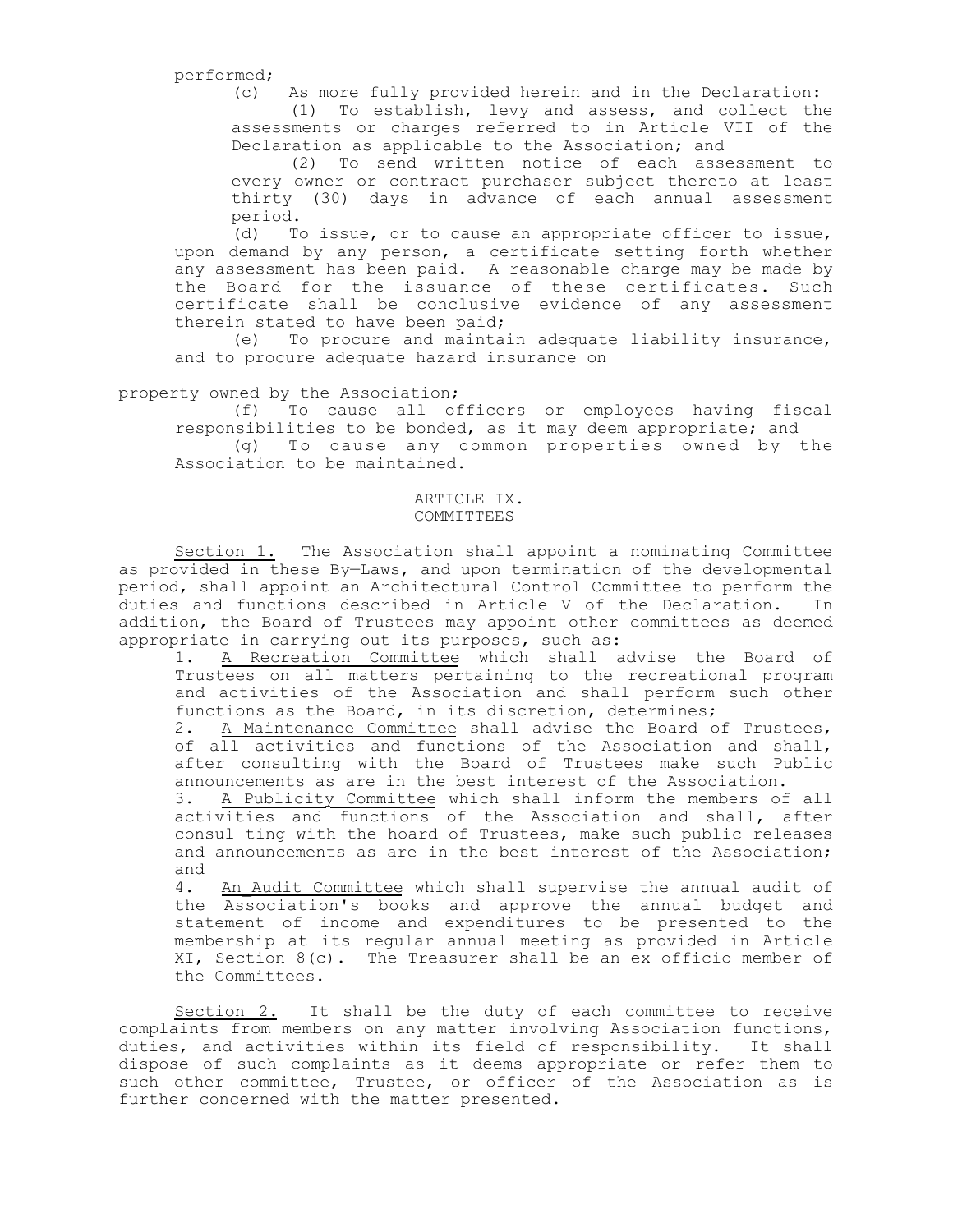### ARTICLE X. MEETING OF MEMBERS

Section 1. Annual Meeting. The first annual meeting of the members shall be held within six (ó) months from the date of incorporation of the Association, and each subsequent regular annual meeting of the members shall be held on the same day of the same month of each year thereafter, at the hour of 7:00 o'clock P.M. If the day for the annual meeting of the members is a legal holiday, the meeting will be held at the same hour on the first day following which is not a legal holiday.

Section 2. Special Meetings. Special meetings of the members may be called at any time by the president or by the Board of Trustees, or upon written request of the members who are entitled to vote one—fourth (1/4) of all of the votes of the entire membership.

Section 3. Notice of Meetings. Written notice of each meeting of the members shall be given by, or at the direction of, the secretary or person authorized to call the meeting, by mailing a copy of such notice, postage prepaid, at least fifteen (15) days before such meeting to each member entitled to vote thereat, addressed to the member's address last appearing on the books of the Association, or supplied by such member to the Association for the purpose of notice. Such notice shall specify the place, day and hour of the meeting, and, in the case of a special meeting, the purpose of the meeting.

Section 4. Quorum. The presence at the meeting of members entitled to cast, or of proxies entitled to cast, one—tenth (1/10) of the votes of the entire membership shall constitute a quorum for any action except as otherwise provided in the Articles of Incorporation, the Declaration, or these By-Laws. If, however, such quorum shall not be present or represented at any meeting, the members entitled to vote thereat shall have power to adjourn the meeting from time to time, without notice other than announcement at the meeting, until a quorum as aforesaid shall be 'present or be represented.

Section 5. Proxies. At all meetings of members, each member may vote in person or by proxy. All proxies shall be in, writing and filed with the secretary. Every proxy shall be revocable and shall automatically cease upon conveyance by the member of his Lot.

### ARTICLE XI. OFFICERS AND THEIR DUTIES

## Section 1. Enumeration of Officers. The officers of this

Association shall be a president and vice—president, who shall at all times be members of the Board of Trustees, a secretary, and a treasurer, and such other officers as the Board may from time to time by resolution create.

Section 2. Election of Officers. The election of officers shall take place at the first meeting of the Board of Trustees following each annual meeting of the members.

Section 3. Term. The officers of this Association shall be elected annually by the Board and each shall hold office for one (1)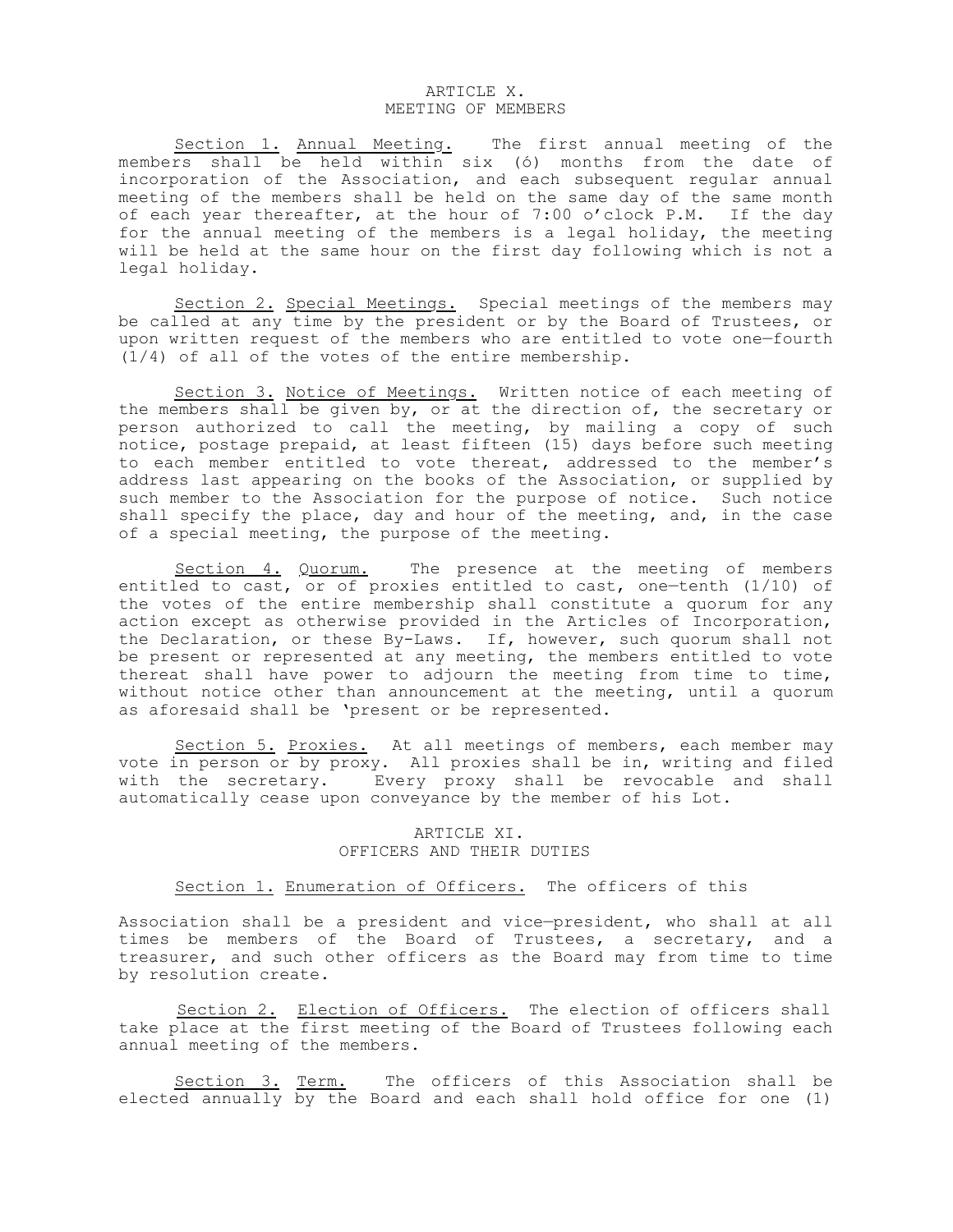year unless he shall sooner resign, or shall be removed, or otherwise disqualified to serve.

Section 4. Special Appointments. The Board may elect such other officers as the affairs of the Association may require, each of whom shall hold office for such period, have such authority, and perform such duties as the Board may, from time to time, determine.

Section 5. Resignation and Removal. Any officer may be removed from office with or without cause by the Board. Any officer may resign at any time by giving written notice to the Board, the president or the secretary. Such resignation shall take effect on the date of receipt of such notice or at any later time specified therein, and unless otherwise specified therein, the acceptance of such resignation shall not be necessary to make it effective.

Section 6. Vacancies. A vacancy in any office may be filled in the manner prescribed for regular election. The officer elected to such vacancy shall serve for the remainder of the term of the officer he replaces.

Section 7. Multiple Offices. The offices of secretary and treasurer may be held by the same person. No person shall simultaneously hold more than one or any of the other offices except in the case of special offices created pursuant to Section 4 of this Article.

Section 8. Duties. The duties of the officers are as follows: A. President: The president shall preside at all meetings of the Board of Trustees, shall see that orders and resolutions of the Board are carried out; shall sign all leases, mortgages, deeds and other written instruments and shall co—sign all checks and promissory notes.

B. Vice-President: The vice-president shall act in the place and stead of the president in the event of his absence, inability or refusal to act, and shall exercise and discharge such other duties as may be required of him

by the Board.

C. Secretary: The secretary shall record the votes and keep the minutes of all meetings and proceedings of the Board and of the members; keep the corporate seal of the Association and affix it on all papers requiring said seal; serve notice of meetings of the Board and of the members; keep appropriate current records showing the members of the Association together with their addresses, and shall perform such other duties as required by the Board.

C. Treasurer: The Treasurer shall receive and deposit in appropriate bank accounts all monies of the Association and shall disburse such funds as directed by resolution of the Board of Trustees; shall sign all checks and promissory notes of the Association; keep proper books of account; cause an annual audit of the Association's books to be made by a public accountant at the completion of each fiscal year; and shall prepare an annual budget and a statement of income and expenditures to be presented to the membership at its regular annual meeting, and deliver a copy of each to the members.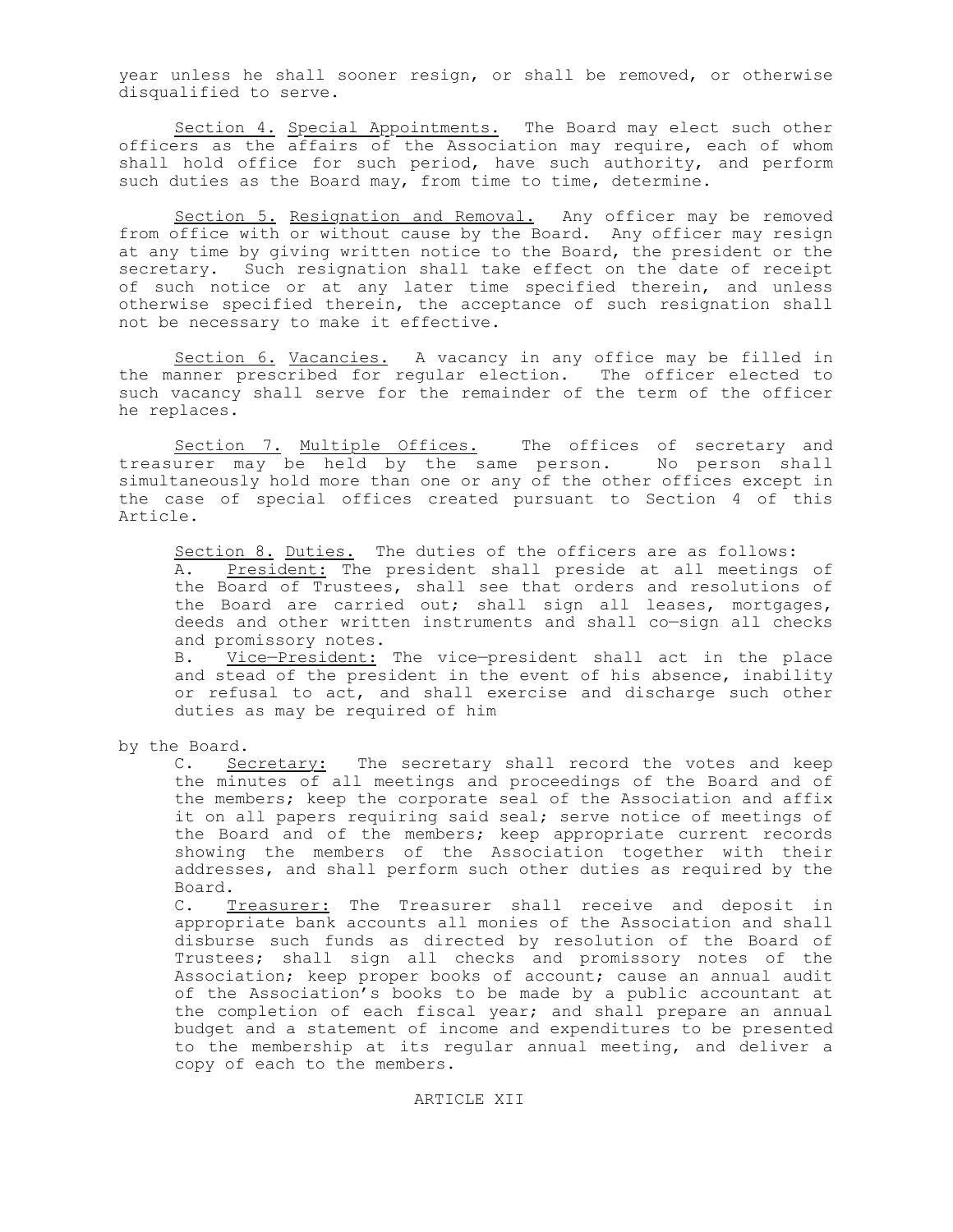Section 1. Creation of the Lien and Personal Obligation of Assessments. By the Declaration, each member is deemed to covenant and agree to pay to the Developer during the development period, and thereafter to the Association:

- (1) monthly assessments or charges, and
- (2) special assessments for capital improvements.

The monthly and special assessments, together with such interest hereon and cost of collection thereof, as hereinafter provided, shall be a charge on the land and shall be a continuing lien upon the property against which each such assessment is made. Each such assessment, together with such interest and costs of collection thereof (including reasonable attorney's fees) shall also be the personal obligation of the person who was the owner or contract purchaser of such property at the time when the assessment fell due. The personal obligation shall not pass to his successors in title unless expressly assumed by them; Provided, however, that in the case of sale or a contract for the sale of (or an assignment of a contract purchaser's interest in) any lot which is charged with the payment of an assessment or assessments payable in installments, the person or entity who is the owner or contract purchaser immediately prior to the date of any such sale,

contract or assignment shall be personally liable only for the amount of the installments due prior to said date. The new owner or contract purchaser shall be personally liable for installments which become due on and after said date.

Section 2. Purpose of Assessments. The assessments shall be used exclusively for the purpose of promoting the recreation, health, safety, and welfare of the residents in the properties, including without limitation, the construction, establishment, improvement, repair and maintenance of the common properties and services and facilities related to the use and enjoyment of the common properties, the payment of taxes and insurance on the common properties, and the installation and maintenance of the entry planting areas on streets located within the subdivision.

Section 3. Special Assessments for Capital Improvements. In addition to the monthly assessments authorized above, the Association may levy special assessments for capital improvements upon the common properties. Any such levy by the Association shall be for the purpose of defraying in whole or in part, the cost of any construction or reconstruction, or replacement of a described capital improvement upon the common properties, including the necessary fixtures and personal property related thereto; Provided that any such assessment shall have the assent of two—thirds (2/3) of the votes of members voting in person or by proxy at a meeting duly called for this purpose, written notice of which shall be sent to all members not less than thirty (30) days, nor more than sixty (60) days in advance of the meeting setting forth the purpose of the meeting.

Section 4. Uniform Rate. Both monthly and special assessments shall be fixed at a uniform rate for all lots.

Section 5. Quorum for any Action Authorized under Section 3. The presence at the meeting of members or of proxies entitled to cast sixty percent (60%) of all the votes shall constitute a quorum. If the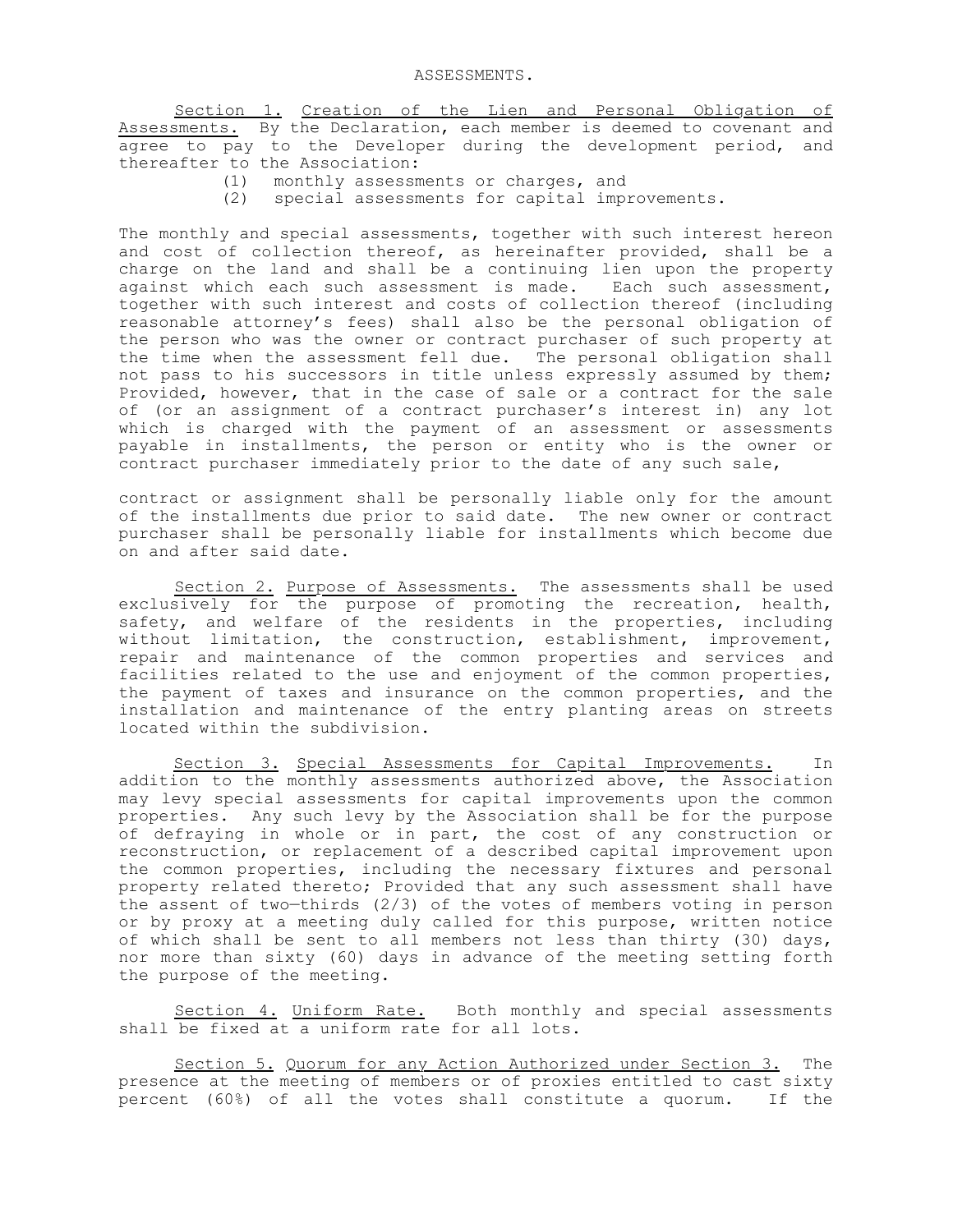required quorum is not forthcoming at any meeting, another meeting may be called, subject to the notice requirement set forth in Article X and the required quorum at any such subsequent meeting shall be one—half (1/2) of the required quorum at the preceding meeting. No such subsequent meeting shall he held more than sixty (60) days following the preceding meeting.

Section 6. Date of Commencement of Monthly Assessments: Due Dates. As to each particular lot involved, the liability for the monthly assessments shall begin on the first day of the calendar month following the date of any deed or contract of

sale for the lot, or on the first day of the calendar month following occupancy of the premises, whichever is earlier. Said assessment shall be due and payable on such date and on the first day of each calendar month thereafter. The due date of any special assessments under Section 3 hereof shall be fixed by tile resolution authorizing such assessment.

Section 7. Effect of Non-Payment of Assessments: Remedies. If any assessment is not paid within thirty (30) days after it was first due and payable, the assessment shall bear interest from the date on which it was due at the rate of ten percent (10%) per annum, and the Association may bring an action at law against the one personally obligated to pay the same and/or foreclose the lien against the property, and interest, costs, and reasonable attorney's fees of any such action shall be included in any judgment or decree entered in such suit. No owner or contract purchaser shall be relieved of liability for the assessments provided for herein by non—use of the common properties or abandonment his lot.

Section 8. Subordination of the Lien to Mortgages. The lien of the assessments provided for herein shall be subordinate to the lien of any first mortgage (and to the lien of any second mortgage given to secure payment of the purchase price) now or hereafter placed on any lot. Sale or transfer of any lot shall not affect the assessment lien. However, the sale or transfer of any lot which is subject to such first mortgage, or purchase money second mortgage pursuant to a Decree of Foreclosure under such mortgage or in lien of foreclosure thereof shall extinguish the lien of such assessments as to payments thereof, which become due prior to such sale or transfer. No sale or transfer shall relieve such lot from liability for any assessments thereafter becoming due or from the lien thereof.

# ARTICLE XIII. BOOKS AND RECORDS

The books, records and papers of the Association shall at all times, during reasonable business hours, be subject to inspection by any member. The Declaration, the Articles of Incorporation, and the By —Laws of the Association shall be available for inspection by any member at the principal office of the Association, where copies may be purchased at reasonable cost.

## ARTICLE XIV. CORPORATE SEAL

The Association shall have a seal in circular form having within its circumference the words "GREENWOOD POINT HOMEOWNERS ASSOCIATION",